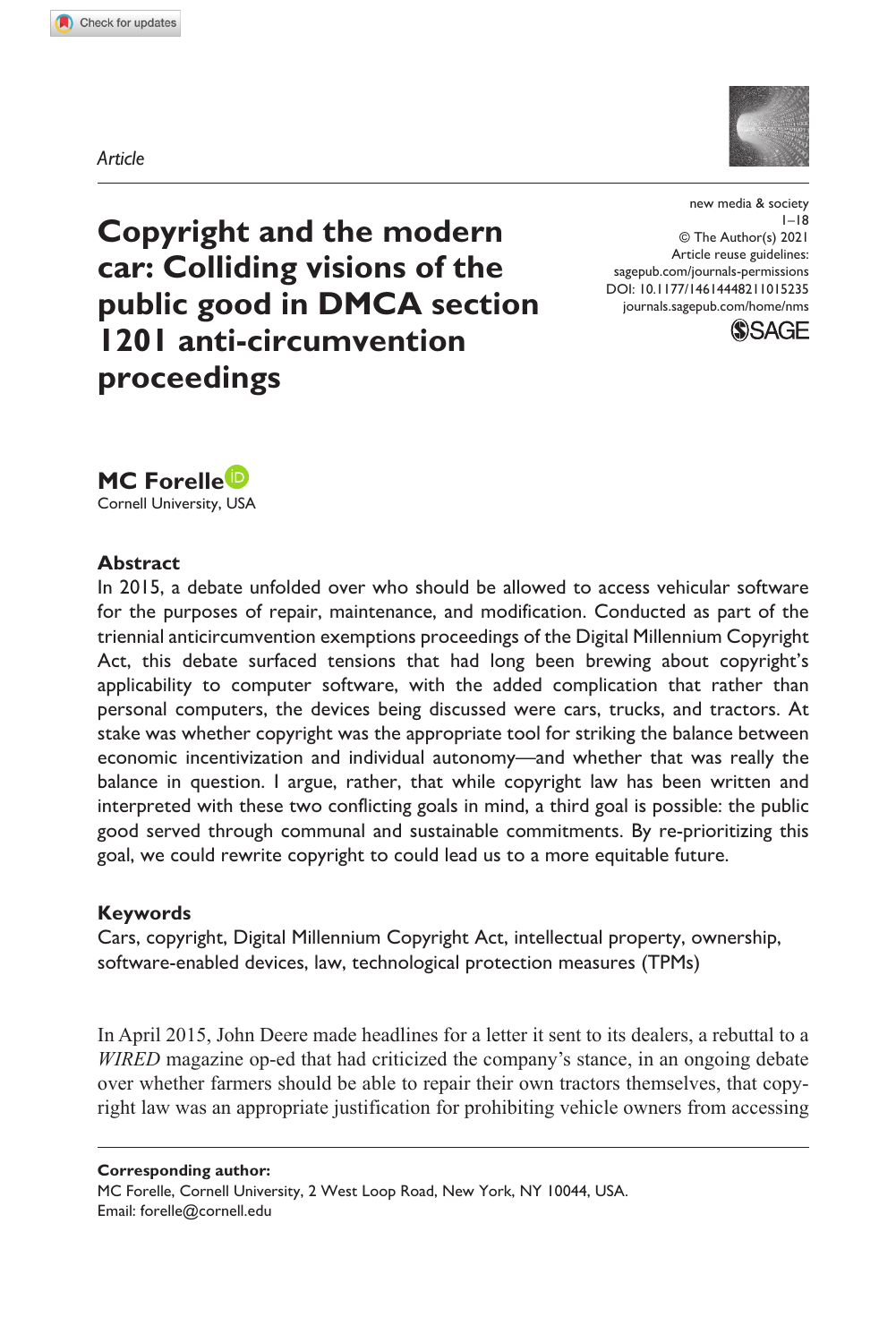the software on their vehicles for the purposes of repair, maintenance, or lawful modification (Havens and Hart, 2015; Wiens, 2015). In response to the op-ed, John Deere's letter to dealers asserted, inaccurately, that because copyright kept people from modifying the books and movies they own, so too does it prohibit farmers from making their own repairs. Not only were these prohibitions supposedly necessary for protecting John Deere's investments, but also for ensuring the safe functioning of their equipment. For many farmers, this came as news. Farmers, a notably self-sufficient community, have always made repairs on their own equipment. How did putting a computer on a tractor change this, and how was copyright, of all things, the mechanism locking them out?

The answer to this stems from a decades-old decision. In 1975, as Congress struggled to update copyright law to keep up with technological advancements. It convened the National Commission on New Technological Uses of Copyrighted Works (CONTU), a committee tasked with determining how IP law should respond to new computing technologies. Noting how software was changing the face of business enterprise, and wanting to encourage further innovation, CONTU eventually recommended that copyright be extended to protect computer programs (National Commission on New Technological Uses of Copyrighted Works, 1978). This recommendation was incorporated as Section 117 of the Copyright Act. Dissenting commissioners voiced concerns that this decision would push copyright law "beyond the breaking point" (National Commission on New Technological Uses of Copyrighted Works, 1978: 26; quoted in Samuelson, 1984: 666).

We have entered an age where copyright law is being applied in circumstances that the members of CONTU, could not have foreseen—perhaps toward the breaking point that the dissenting CONTU commissioners feared. Today, software is the bedrock not only of our personal computers, but also of many of our most mundane, everyday objects. Coffeemakers, refrigerators, thermostats, and even cars and tractors, are all increasingly computerized and networked. Because these objects carry software, owners may find themselves in the surprising position of violating copyright law in the simple act of repairing their computerized objects, or facing laws that completely skirt copyright at all by establishing prohibitions that supersede the traditional limitations of copyright holders' power.

In 2015, this tension—between a copyright holder's right to protect their intellectual property, and an owner's right to repair their devices—came to a head during a triennial proceeding overseen by the Library of Congress. A coalition of digital rights activists, Right to Repair advocates, farmers, and car owners came together to argue that vehicle owners should be exempt from the copyright law that constrained their ability to repair and modify their vehicles. For some, this was personal: people should be able to fix their cars! For others, this was a battle in a larger war over the meaning of ownership in a world of increasingly ubiquitous computing: who controls a device, the consumer who paid for it, or the corporation who holds copyrights on it?

Legal scholarship has pondered the challenge that digital technologies pose to IP and ownership for decades. Even before Congress wrote Section 117 into the Copyright Act, Justice Stephen Breyer worried about applying copyright protection to computer programs, concerned that copyright would impose significant costs and encourage anticompetitive behavior (Breyer, 1970). And while legal scholar Pamela Samuelson (2010) has argued that Breyer's original doubts no longer resonate—studies suggest that software copyright was a major factor in the industry's growth—she also notes that emerging trends are turning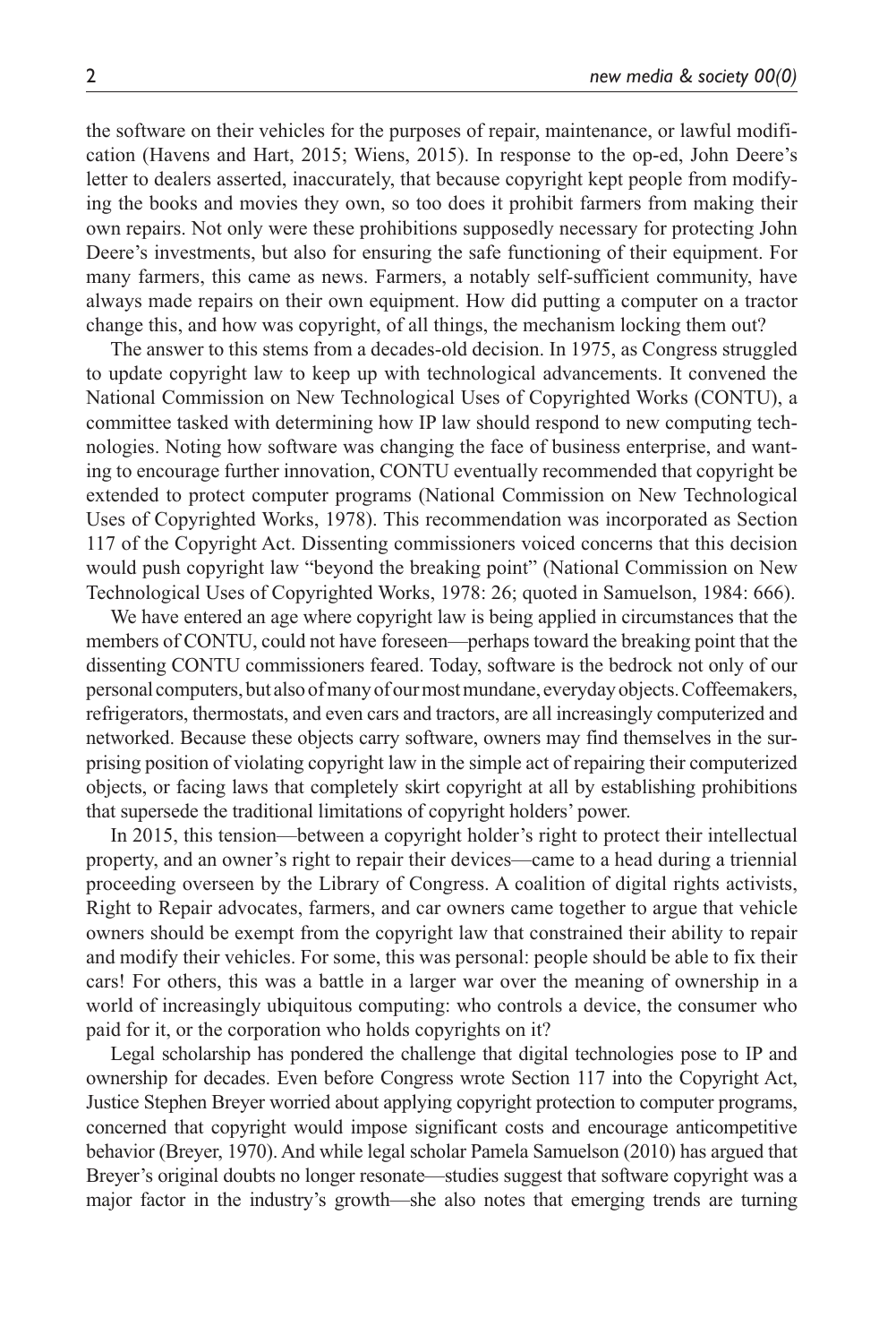against the case for copyright protection for computer software. These trends include, among other things, the increasing ubiquity of software embedded in common consumer goods and the use of technological protection measures to restrict access to that software. Other legal scholars have expressed concerns that these technological and legal trends have resulted in copyright laws being applied to digital objects in a manner inconsistent with the expectations people have over what they can and cannot do with their stuff, to the advantage of corporate control and profit over individual autonomy (Perzanowski and Schultz, 2016).

These issues are poignant for communications research. As scholars like Aufderheide and Jaszi (2018), Sinnreich (2010), and others have shown, lay understandings of how copyright determines ownership and access have real impacts on cultural production like documentary filmmaking, remixed music, and fan works. Expert interpretations, both legal and technical, are also significantly influenced by cultural assumptions about the function of copyright, the nature of speech and expression, and the concept of authorship (Coleman, 2012; Petersen, 2015). However, by coding copyright functions into the design of digital technologies, corporations have exerted new levels of control over users, thus resulting in new interpretations and implementations of copyright restrictions (Gillespie, 2009; Vaidhyanathan, 2003). These threads of scholarship urge us to interrogate how a copyright law that was written to empower the creative industries deals with devices that fall out of its typical purview; how courts, activists, and corporate interests interpret the law differently; and what visions of repair, ownership, and a digital future these interpretations belie.

This article investigates the competing interpretations at play in debates over whether and how copyright law has a place in controlling certain uses of software-enabled consumer devices, specifically, cars. It proceeds with a brief overview of the Digital Millennium Copyright Act (DMCA), and how car software was put forward as a possible exemption from this law. I follow with a close analysis of the arguments used by proponents and opponents in the ensuing debates. Through this analysis, I reveal that the DMCA has been written so narrowly, and interpreted so rigidly, that it has come to privilege two discourses: one where copyright serves to further economic interests first and foremost, and another where individual liberty is what matters most. Granted, each side of this debate may claim that they are simply trying to build a copyright regime that serves the public good, whether through encouraging economic growth or individual autonomy. However, I argue that limiting our understanding of the public good, and how copyright might protect and encourage it, to either of those frames dangerously limits our ability to think through how digital technologies are reshaping our world. And while this particular case ends happily—advocates won the right to repair their vehicles—the frayed edges of the final decision urge us to reconsider whether the US copyright regime must be rewritten to invite new ways of understanding and adjudicating the relationship between digital artifacts, ownership, and the public good.

# **Regulating replication: the Digital Millennium Copyright Act**

The late twentieth century saw the development of several technologies that made copying creative expressions easy—photocopying machines, cassette tapes, and eventually the Internet. Content industries responded to these threats by pushing for aggressive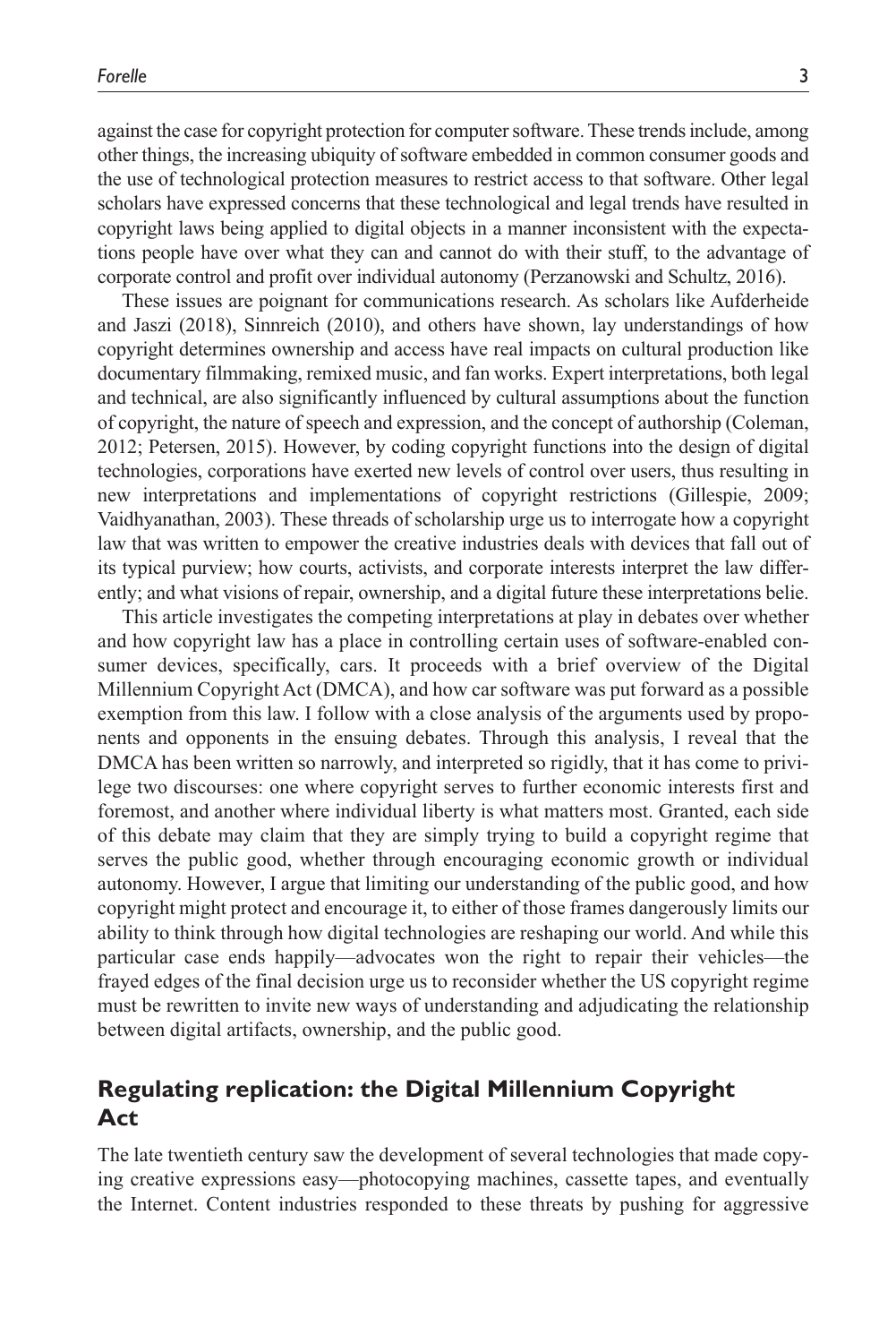regimes of regulation (Lessig, 2006: 173). These efforts culminated in the Digital Millennium Copyright Act of 1998, the drafting of which was the result of "multilateral, interindustry negotiation" in which "[c]opyright owners secured new rights defined in language designed to prevent the discovery of loopholes, and granted a diverse roster of powerful players narrow, detailed, and incomprehensibly drawn exceptions" (Litman, 2001: 25). One of the most controversial provisions in the bill was Section 1201, known as the anti-circumvention provision. This section restricts the circumvention of "technological protection mechanisms" (TPMs) that protect copyrighted content, and prohibits the trafficking of tools that make circumvention possible. Some examples of TPMs include programs that make DVDs playable only in certain regions, those that keep CDs from being copied, and those that allow a printer to use only manufacturer-approved print cartridges. Section 1201 makes it illegal to bypass those programs.

One of the strongest objections levied against Section 1201 was that its prohibitions stand regardless of whether a user circumvents a TPM for non-copyright-infringing activities. While Congress did provide some statutory exemptions from Section 1201, these exceptions were narrowly drawn, and did not include other legal uses of copyrighted content such as fair use. The broadest exception Section 1201 provides is an administrative rulemaking proceeding used to determine additional exceptions. During this process, which takes place every 3 years under the purview of the Library of Congress (which houses the US Copyright Office), the public presents arguments for and against granting specific classes of copyrighted works exemptions from the anti-circumvention rules. These exemptions are only applicable for 3 years; classes that had previously been granted exemptions are likely, but not guaranteed, to obtain exemptions in the next round.

In theory, this triennial process could be a powerful tool for representing the public interest. The process was added to the DMCA by the House Committee on Commerce out of a concern that the development of digital technologies might otherwise leave consumers locked out of lawful access to copyrighted works (105th Congress, 1998: 36). However, historical research into the drafting of the DMCA reveals that the process was a last-minute addition as part of an ultimately failed attempt to codify fair use in the text of the law (Bello and Aufderheide, 2021). Consequently, scholars have concluded that the procedure actually weakens the role of courts, and thus also the power of limitations to copyright like fair use; in practice "the rulemaking procedure does not appear to be an earnest attempt to provide meaningful relief to adversely affected noninfringing users" (Herman and Gandy, 2006: 124; see also Aufderheide et al., 2018). In the House Committee hearings about the DMCA, 'witnesses all but explicitly agreed that the act was designed from the very beginning to benefit the copyright industries (and, after substantial amendment, perhaps not harm other industries too badly) at the public's expense' (Herman and Gandy, 2006: 133). Of additional concern is how the Copyright Office, which oversees the triennial process, has consistently prioritized the interests of copyright holders. While this varies depending on leadership, in 2015 the Copyright Office's director, Maria Pallante, was seen as particularly sympathetic to the content industries' interests (Albanese, 2016).

Given how the DMCA seems to consolidate power with powerful players, there has been concern over how broadly written the statute is (Fairfield, 2017). In her history of the development and passage of the DMCA, Litman (2001) details how the content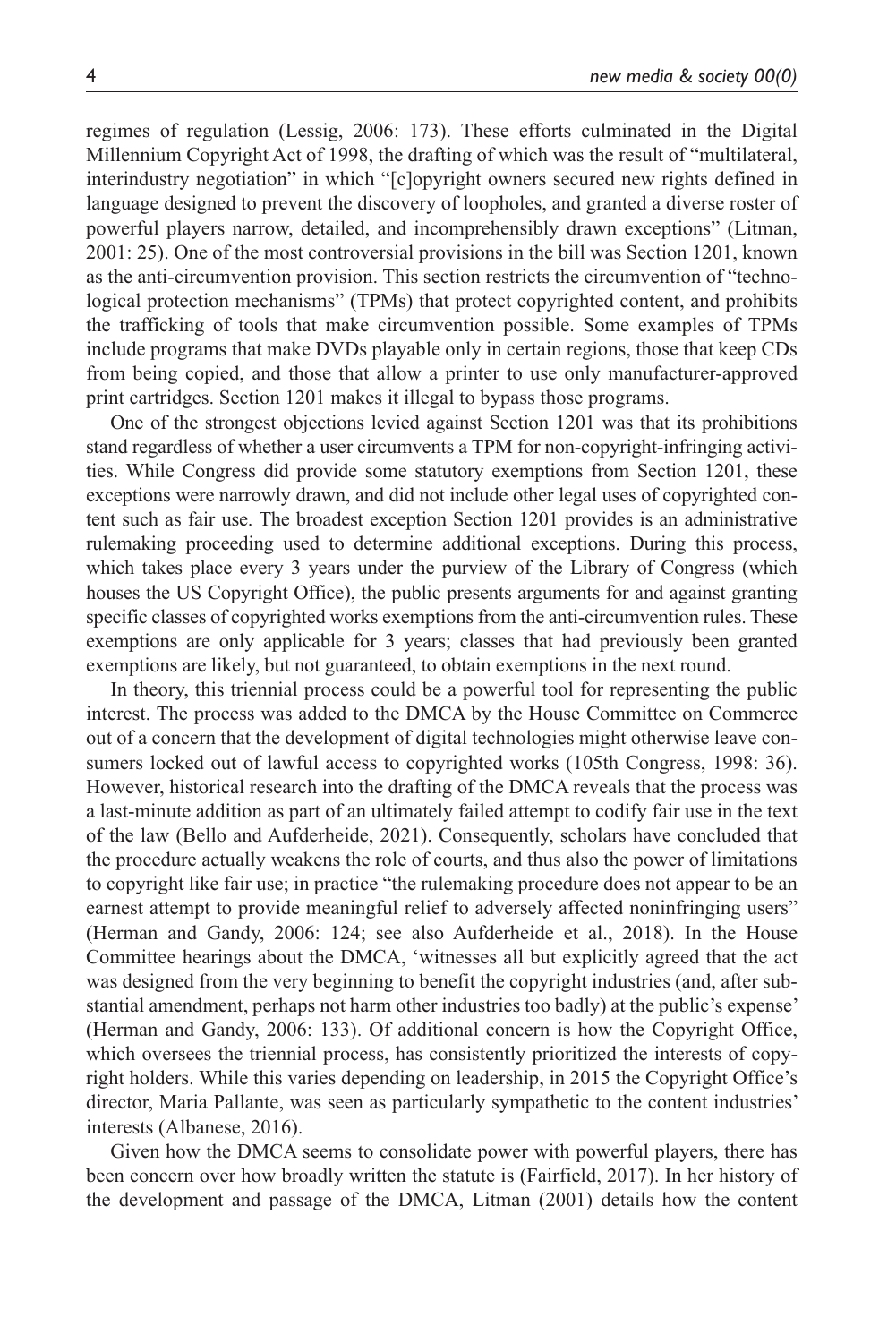industries wielded enormous lobbying power to ensure the DMCA would written to be largely interpreted in their favor. Scholars have also noted how Section 1201 of the DMCA functionally criminalizes decryption in a way that makes it technically a noncopyright law while still requiring defendants to engage with copyright (Gillespie, 2009; Seltzer, 2010). Others have pointed out how the broad language of the statute has implications beyond IP law; the Electronic Frontier Foundation (EFF) sued the federal government over Section 1201 in 2016, arguing that it represents an unconstitutional ban on protected speech (Electronic Frontier Foundation, 2016). By examining these triennial proceedings to reveal which actors push which ways of interpreting copyright and digital technology, we can better see the ideological underpinnings of many mainstream legal and cultural understandings of copyright and digital technology. And what's more, by surfacing the assumptions at play, we can begin to see the ideological approaches that have been left behind, foreclosed, or buried.

# **The 2015 exemption cycle**

The triennial exemptions proceedings are a months-long process during which civic groups, industry organizations, and members of the public submit arguments supporting or opposing a class of works for exemption from the prohibitions of Section 1201. The 2015 cycle went thusly: In late 2014, the Library of Congress (LOC) initiated the process by requesting petitions on which classes of works should be exempted, and why. From these, the LOC developed a list of proposed classes and invited comments. These comments happened in three waves: (1) supporting or neutral comments; (2) opposing comments, and (3) rebuttals (called Reply Comments). Public hearings were also held. Finally, the LOC, in consultation with the Register of Copyrights, published its evaluation of the arguments, and its final determination on which classes would receive exemptions.

In 2015, the LOC organized the exemption proposals it received into 27 proposed classes. For the most part, these classes covered devices that have always been digital: e-books, wireless telephone headsets, tablet computers, etc. However, this year, three organizations proposed a class that was relatively newly digital: cars. The LOC combined these proposals into "Class 21, Vehicle Software—Diagnosis, Repair, or Modification." Over the next three stages of the comments submission, the LOC received comments from 20 organizations (14 in support or neutral, 6 opposing) and 2599 individuals (2582 of which were submitted through the website of the advocacy organization Digital Right to Repair) regarding Class 21. The organizations supporting the exemption included digital rights organizations like the EFF and right-to-repair organizations like iFixit and Farm Hack. The organizations opposing the exemption were almost exclusively original equipment manufacturers (OEMs) like General Motors and John Deere, or industry associations representing them.

Most of the organizations to submit comments were law-related nonprofits or university law clinics, or organizations with the resources to hire lawyers to draft comments. Most of the individuals to submit comments, on the other hand, did not identify as legally trained. This disparity in legal know-how had an impact on the evidence the LOC used to support their reasoning; in its final report, the LOC heavily references the work of the EFF and USC IPT, but only uses the testimony of two individuals, Craig Smith (founder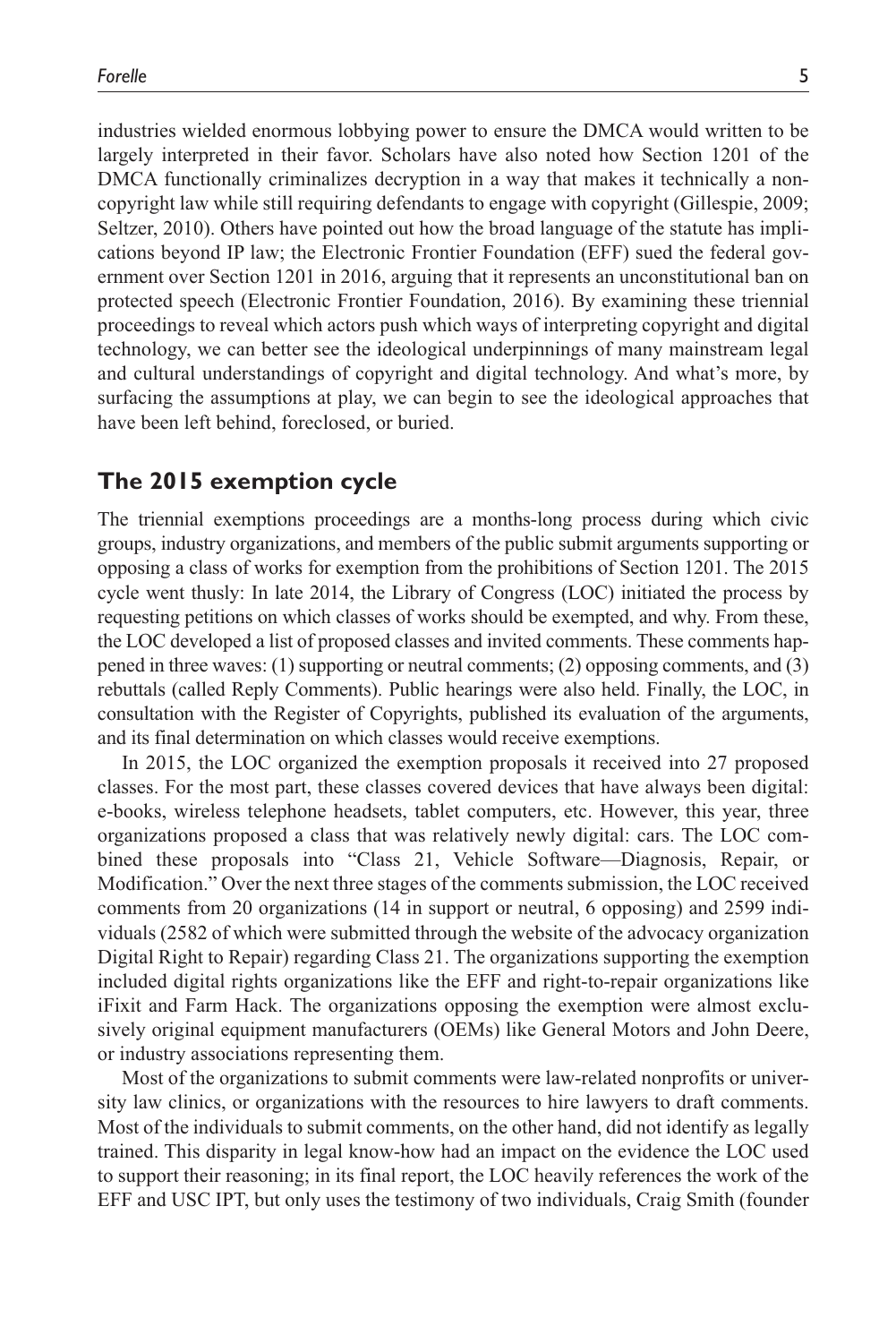of the car hacking community Open Garages) and Kyle Wiens (co-founder of repair organization iFixit), in spite of receiving nearly 2600 individual submissions. While the vast majority of these were form letters provided by the Digital Right to Repair Committee, nearly 300 included significant additions wherein commenters inserted their own arguments for the exemption.

This gap between the LOC's reference to legally trained versus lay submissions is an early indication of the approaches to copyright, software, and ownership given weight during these proceedings. While the Section 1201 exemptions process is technically a public process, commenters who are not lawyers with experience in IP law are rarely acknowledged. This is pattern that has been noted across most rulemaking procedures with public commenting periods; agencies are more likely to listen to commenters who have a more detailed understanding of the issues in question and the procedural steps of agency rulemaking, which is usually those with institutional expertise and power (Cuellar, 2005). This is perhaps not surprising; what agencies look for in public comments are novel, factual, and, ideally, technical arguments. This is partially self-defense; rule changes are open to judicial challenge if they seem to go beyond a "logical outgrowth" of the content of the proposed rule, thus incentivizing agencies to focus on comments containing technical evidence. Responding to values-focused comments leaves federal agencies vulnerable to challenge (Mendelson, 2011). However, critics of this approach argue that the dismissal of seemingly value-based comments is rooted in the assumption that all federal rulemakings are purely technical, when in fact they often contain many value-laden decisions (Mendelson, 2011). The end result was that the everyday, lived experience of these technologies did not seem to weigh into how the LOC constructed their legitimate social meanings and uses. Instead, by almost exclusively listening to already powerful commenters, these federal agencies wind up reifying and perpetuating conventional interpretations of these laws, which (it bears repeating) tend to privilege powerful interests.

## **Making the case for/against vehicle software**

In order to merit an exemption, proponents had to meet certain requirements: first, persuade the LOC that the ways the copyrighted works in question would get used were non-infringing; and second, demonstrate that the inability to circumvent the TPMs protecting those works was having an adverse effect on those noninfringing uses. In 2015, meeting those requirements boiled down to four major questions. Two concerned the applicability of Section 117 of the Copyright Act, which establishes limitations on a copyright holder's rights over copyrighted software. The first was the issue of *who could be considered the owner* of a copy of a piece of software, as only owners of a copy can make use of the Section 117 limitations. The second concerned an often overlooked requirement of Section 117, subsection  $(A)(1)$ , which states that owners of a copy of a computer program may make copies or adaptations of that program, so long as "such a new copy or adaptation is created as an essential step in the utilization of the computer program in conjunction with a machine and that it is used in no other manner." Petitioners tussled over *what actions could be considered an "essential step"* in using vehicle software. The remaining two questions did not engage with the issue of copyright at all,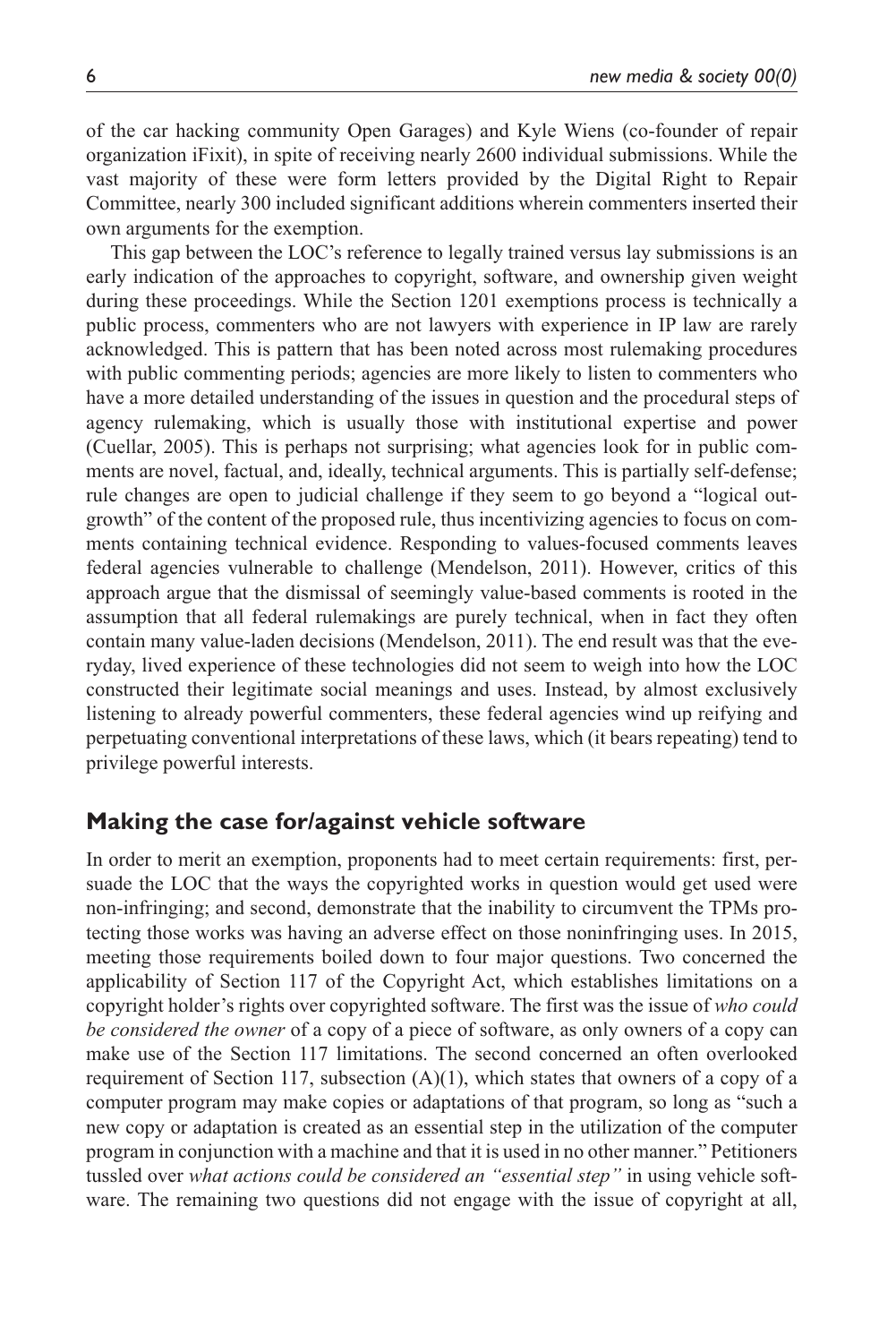focusing instead on the non-copyright-related stipulations of the anti-circumvention provision. The third question concerned the second part of the requirements for earning an exemption, that proponents be able to show the TPMs in question were currently causing, or would likely cause, an *adverse impact* on those non-infringing uses. The last issue surfaced in these debates was how to *balance the supposed interests of the public* (for environmental protection and safety) *with the rights of private ownership*. This section considers how petitioners answered these questions. Ultimately, I find that the evidence petitioners thought would be most persuasive was either about economic interest or individual autonomy. However, by the end, even the LOC was troubled by how constructing the debate in these two terms rendered it incapable of resolving longer-term tensions about the public good.

## *Who is an owner?*

US copyright law accords a number of rights to the owner of a copy of a copyrighted work, and considers these to be non-infringing activities. Consider a book you own: you can do whatever you want with it as long as you don't reprint it and sell those reprints. Similarly, advocates for the exemption for car software understood that being acknowledged as the owner of a copy is a powerful first step in establishing that the uses you would make of a copy of a work are non-infringing.

For most advocates, it was self-evident that vehicles owners also owned the copy of the software on those vehicles. This claim was based on the fact that the software and the hardware are functionally inextricable, and the way vehicle owners interact with their vehicles. Many proponents noted that making the distinction between the software and the physical equipment was impractical. In their statement, Farm Hack, an organization of farmers who repair and modify their own tools, did not make a distinction between the software and the physical equipment. The Auto Care Association (ACA) and the Automotive Parts Remanufactures Association (APRA) (2015) touched on how the software that runs car engines is "functionally integrated with and, as a practical matter, inseparable from physical engine parts" (p. 2). The USC IPT (2015) echoed this reasoning; because farm machinery requires software in order to function, most owners "do not distinguish between the software and the physical machine" (p. 9). Modern vehicles do not function without software, and so vehicle owners understandably experience them not as separate products but as one and the same. Thus, proponents argued, software should as accessible for repair and modifications purposes as the mechanical components.

The EFF pointed out that this reasoning had support in case precedence, gesturing to the court's acknowledgment of the experiential nature of ownership in *Krause v. Titleserv Inc III* (2005):

[W]hile vehicle owners do not have explicit title in the ECU firmware, they do have indicia of ownership. When purchasing the vehicle, they possess a copy of the software inside, and they retain the ability to transfer and dispose of the software freely along with the vehicle. The manufacturer does not retain rights to repossess the copy. (Electronic Frontier Foundation, 2015a: 13)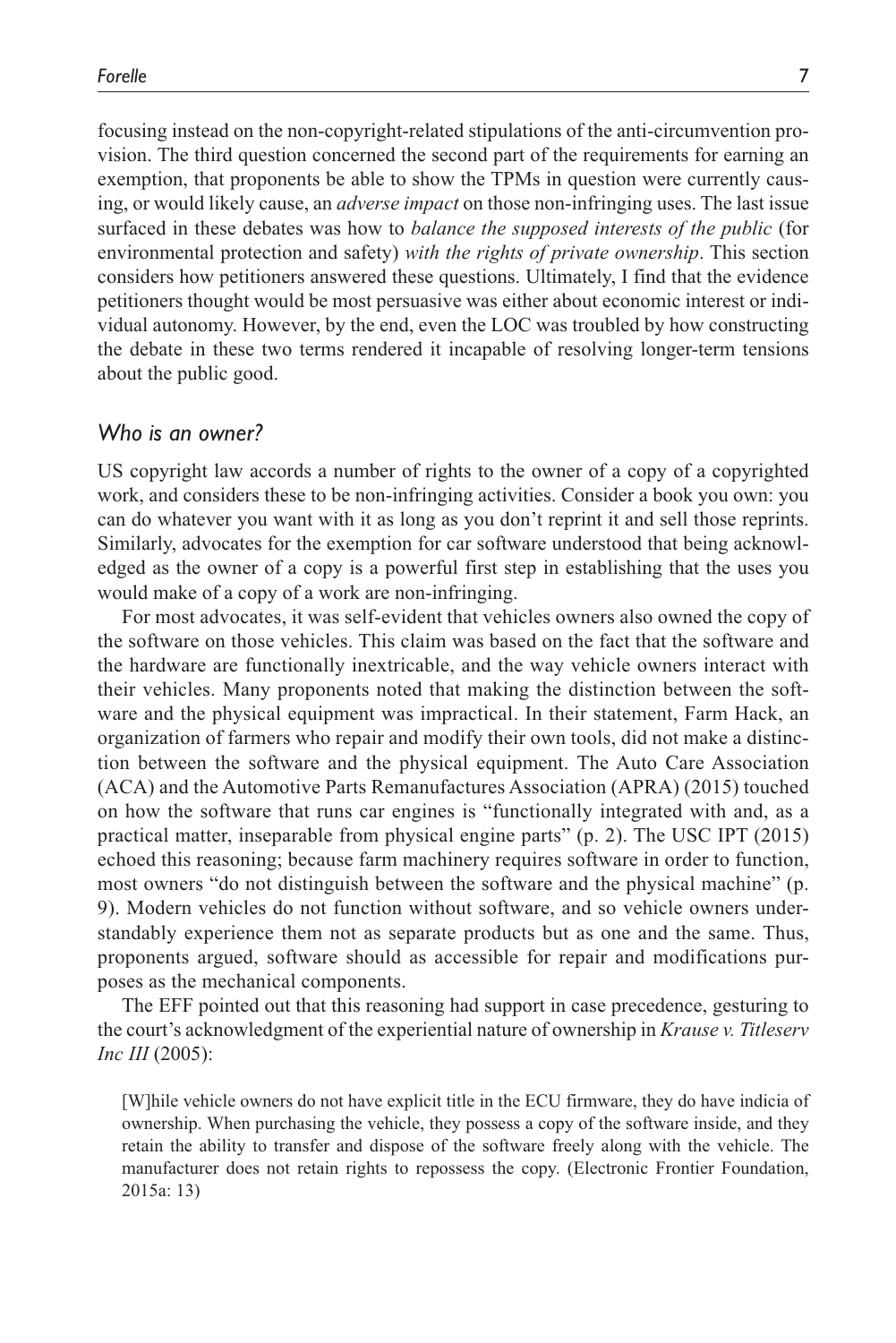The ACA and the APRA put forward a similar analysis of *Vernor v. Autodesk Inc.* (2010), namely that vehicle owners are owners and not licensees of their vehicles' software because they may freely resell their vehicles (and the software on them), since vehicle manufacturers do not restrict that right through any license (ACA and APRA, 2015: 7). Proponents argued that, while the strictest technical definition of ownership is the passage of title from one party to another, in practice ownership is often more about the degree of autonomy and control the buyer experiences over their property.

Opponents, on the other hand, argued that vehicle owners' belief that they own the copy of the software on their cars was false; owners' lived realities did not supersede the legal restrictions they had presumably agreed to. Opponents asserted that none of the proponents had provided explicit evidence that vehicle owners owned the copy of the software in their vehicles, thus proving that vehicle owners were in fact only implied licensees (Auto Alliance, 2015; General Motors, 2015). The observation that proponents lacked such evidence was technically accurate. Proponents' arguments that car owners are also owners of a copy of the software was premised on the lack of evidence to the contrary; the EFF included examples of the only licenses they could find, all pertaining to entertainment- or navigation-related programs found in cars, rather than the engine software. For the EFF, this demonstrated that car companies cannot claim that they intend an implicit license agreement when they are clearly capable of making car buyers sign license agreements for some parts of car software but not others. For opponents, these written licenses were examples that an implicit licensor-licensee relationship *was* in fact established with car buyers. John Deere (2015) went one step further, claiming that the lack of a written license was actually evidence of an implied license: "In the absence of an express written license in conjunction with the purchase of the vehicle, the vehicle owner receives an implied license for the life of the vehicle to operate the vehicle" (p. 6). For opponents, ownership is not a question of experience, but a formal legal agreement. What's more, this argument makes it clear that while proponents see the car and its software as one and the same (or at least fundamentally inextricable), opponents view them as two distinct things, subject to different norms of sale, transferal, and control.

## *What is an essential step?*

Once advocates had demonstrated why they believed had established that car owners are the owners a copy of the car's software, they turned to addressing how the remainder of Section 117 supported the proposed exemption. Specifically, they moved on to subsection (A)(1), which allows for the making of copies and adaptations provided that "such a new copy or adaptation is created as an essential step in the utilization of the computer program" (17 U.S.C. § 117[A](1)).

The "essential step" arguments demonstrate how the requirements of a technology and the practices of its use are often inseparable, even when the law privileges the former. Originally, CONTU wrote subsection  $(A)(1)$  to accommodate the reality of how computer memory works. Even just loading a piece of software onto a computer requires making a copy. Computers do not physically remove the programming from the disk, CD, or server from which it accesses the software; rather, they copy the code from the source onto the computer's own memory. Because putting software in copyright's purview would prohibit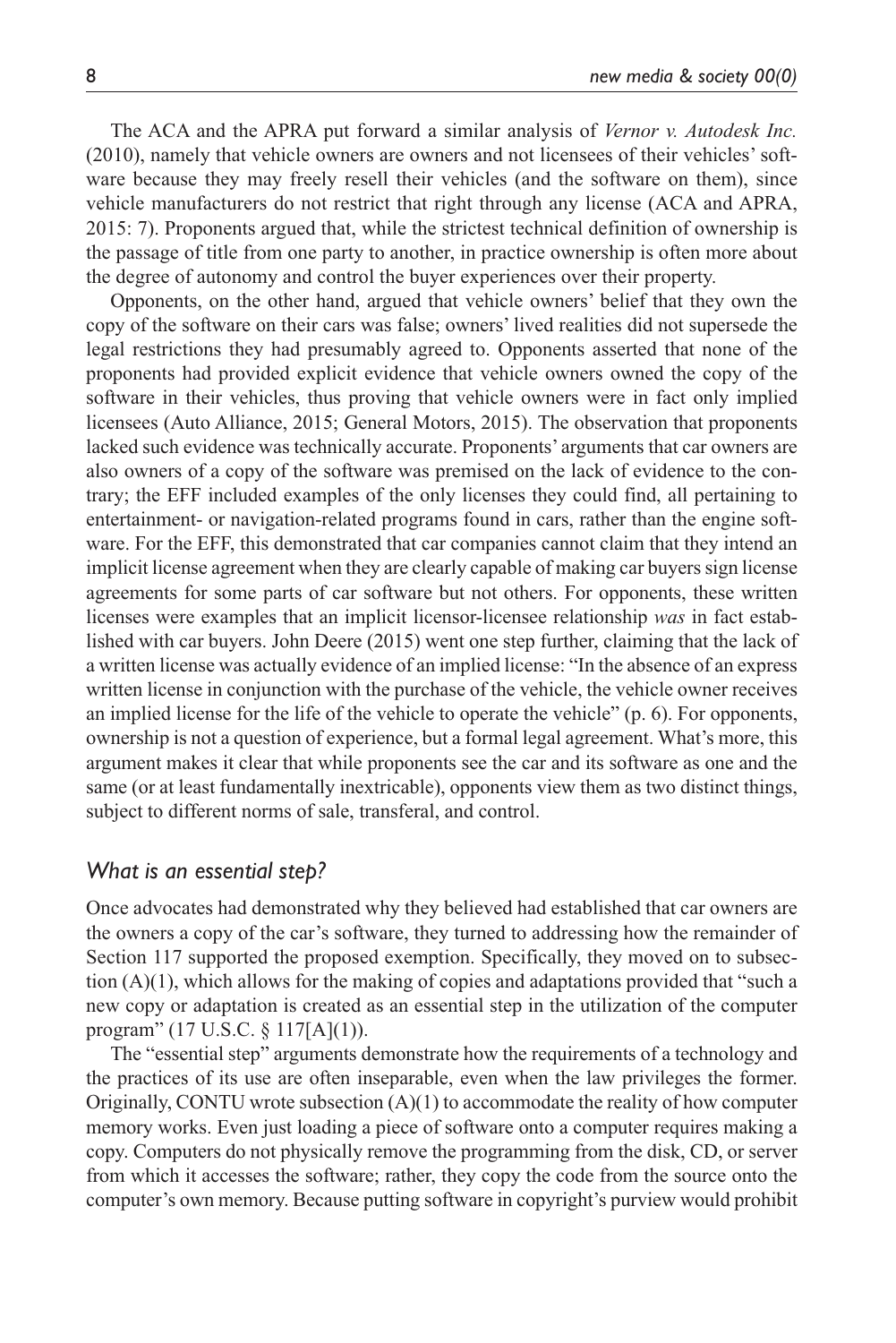people from making copies, and because making copies is a fundamental part of how software runs, Section 117's drafters included a subsection specifically to exempt these functions from copyright law, thus protecting computer users from infringing copyright every time they ran a program.

For those seeking this exemption for car repair and modification, the particular language of subsection( $A$ )(1) made it a flimsy defense. It is necessary to make copies in order to make repairs or modifications: to repair or modify a car, the original software often needs to be copied from the vehicle's ECU onto a separate computer, where the mechanic makes the necessary changes to the software, and then "reflashes" (meaning to rewrite the programming on) the new code back onto the ECU after they're done. However, the language says these actions must be *an essential step in the utilization* of the computer program. Are repairs or modifications essential steps in using car software?

The EFF (2015b) acknowledged that many of the activities that this exemption would allow were "not essential to using the vehicle software for routine driving purposes" (p. 10). However, they noted that when CONTU recommended adding Section 117, they made it clear that its language was intended to cover the addition of new features to existing programs (p. 10). The EFF (2015a) also detailed how the courts, acknowledging this intention, had already allowed that 'a copy made for the express purpose of adding new features and capabilities that do not implicate a copyright holder's rights qualifies as an essential step' as far as Section 117 protections are concerned (p. 15).

In this way, CONTU indicated that they understood that software users might need to make modifications to that software in order to make it interoperable with their specific machine, and that this could be considered an essential step in the use of a program. They noted that, due to the lack of standardization in the computer industry, rightful possessors of a copy of a program may need to adapt it in order to use it, and thus "a right to make those changes necessary to enable the use for which it was both sold and purchased should be provided" (National Commission on New Technological Uses of Copyrighted Works, 1978: 13). As such, the courts would need to understand the uses for which people are buying a piece of programming. In the 2015 exemptions proceedings, groups representing car owners made it clear that the ability to add features, repair, or maintain your own car are uses people expect when they buy one. The American Automobile Association (AAA) (2015), for example, saw tinkering as an indispensable aspect of car ownership, writing that '[v]ehicles are not "computing devices" to AAA's members,' and that a prohibition on the ability to tinker with their cars would "overturn long-standing fundamental expectations of car ownership" (p. 1).

Opponents asserted, quite firmly, that the activities described by proponents were not "essential steps" to using an automobile (Association of Global Automakers, 2015: 6). However, they provided no evidence to the contrary, arguing that proponents had not made a strong enough case themselves. Because the burden of proof is on those seeking the exemption, opponents did not need to provide evidence. Still, this counterargument belies a surprising disregard for the enormous automotive aftermarket that relies on the ability to make parts interoperable, and that in turn supports the OEM market.<sup>1</sup> If tinkering with your car is not an important part of owning it, then why do most major OEMs support the third-party aftermarket through partnerships, joint marketing campaigns, attendance at aftermarket conventions, and so on?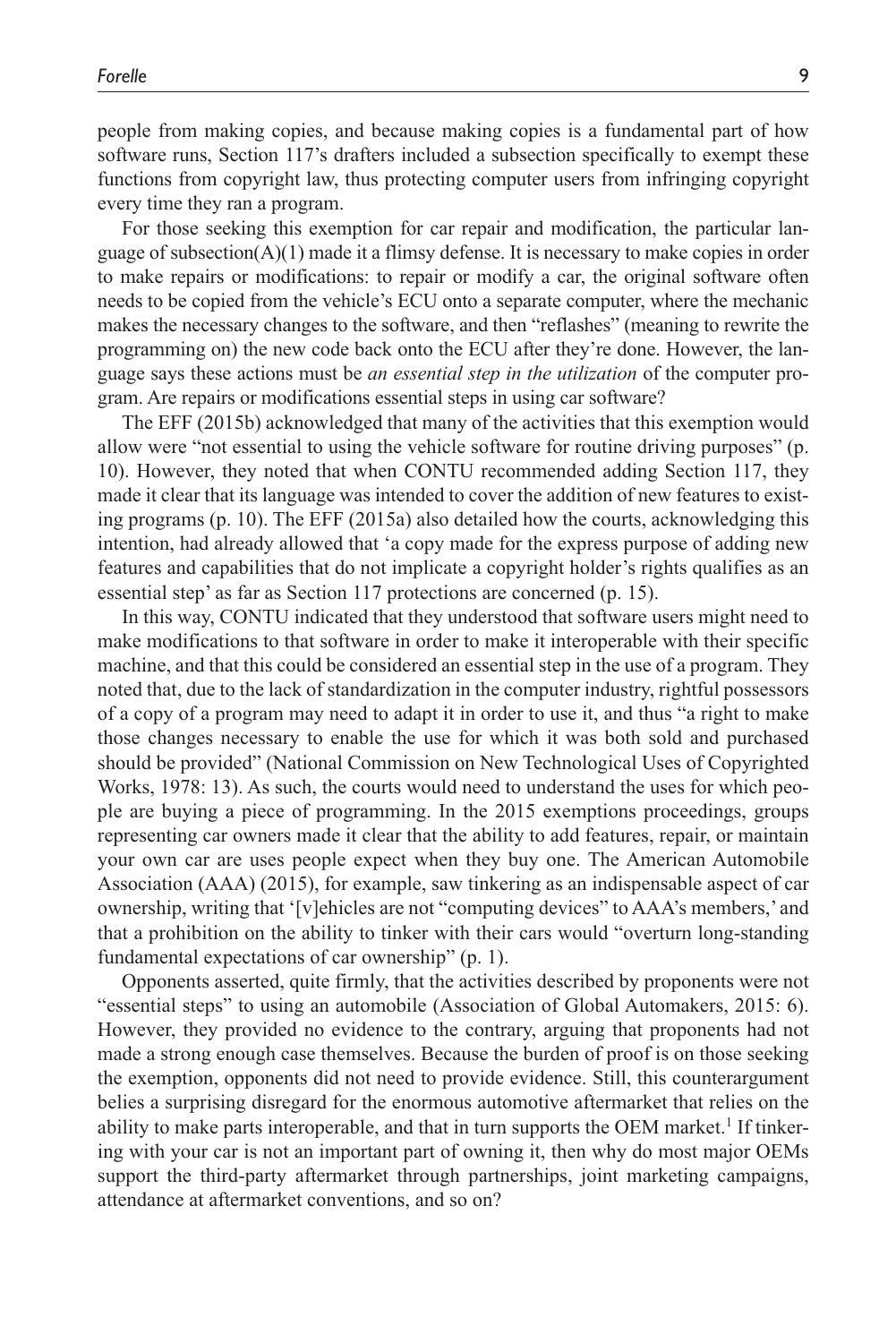## *Establishing adverse effects*

Exemption proponents not only had to argue that the uses for which people would circumvent TPMs were non-infringing, but also that not allowing this circumvention would cause an adverse impact. The LOC emphasized the need to show likelihood, not plausibility, meaning that the proponent "must prove by a preponderance of evidence that the harm alleged is more likely than not" (US Copyright Office, 2014: 55689). However, the text of the law provides little guidance on what evidence is considered sufficient for establishing an adverse impact, thus requiring proponents to argue that the harms they have identified are both real and worthy of being addressed (Perzanowski, 2007: 7). Furthermore, the Copyright Register required proponents to persuade them that the impact of the circumvention prohibition on a class of works was not a mere inconvenience or isolated harm, but indeed a substantial adverse effect (Perzanowski, 2007: 7). If alternatives exist that provide access without circumventing the TPMs, even if those alternatives cost additional money, then the Copyright Office frequently rejects claims of adverse effects.

In the case of Class 21, proponents primarily framed the adverse effects as a blow to individuals' income prospects. The EFF (2015b) argued that this prohibition was harming people's ability to make a living: "The freedom to reverse engineer vehicle software is essential to the livelihood of thousands of Americans" (p. 20). For USC IPT, focusing specifically on farmers' concerns, these economic considerations were critical. The inability to do their own repairs or modifications was impacting farmers' ability to fix their equipment in a timely fashion, use the repair shop of their choice, or take steps to prevent damage to their equipment—all of which could incur significant financial losses, especially given the time-sensitive nature of much farm work. This framing is in line with the LOC's (and US law in general's) tendency to see the value of copyright in economic terms; that is, copyright's impact is more relevant to the courts when it can be seen in dollar amounts (Arewa, 2006; Sinnreich, 2019: 99).

At other points, the adverse impact was as much about specific practices as it was about the very principles behind vehicle ownership. For iFixit and its founder, Kyle Wiens, repair and modification are cultural practices that are fundamental to farming and car ownership in America. Wiens specifically discussed the provision's impact on farmers, noting that the proprietariness of modern farming equipment posed a challenge to farmers "fiercely independent" nature. iFixit's comments focused on car owners interested in modifying their cars "[t]o make the car faster. Or more fuel efficient. Or more powerful," not because they're trying to save money, but because '[t]hey can't resist' the urge to tinker. Granting the exemption was about protecting car owners "enjoyment" and "spirit of exploration" (iFixit, 2015: 2). The EFF referenced specific communities who were affected by the ban, such as ecomodders and hypermilers who tweak the software for increased fuel efficiency, and people who adjust their cars to function more efficiently at high altitudes. They also argued that adverse effects are not just about impeding working on engines for interoperability, but also working on engines for fun (Electronic Frontier Foundation, 2015a: 22). By highlighting that activities are groups like ecomodders and hypermilers, whose modifications tend to be environmentally friendly, the EFF begins to gesture here to the idea that our ability to modify our devices has implications beyond the individual owner. However, the turn to "fun" can be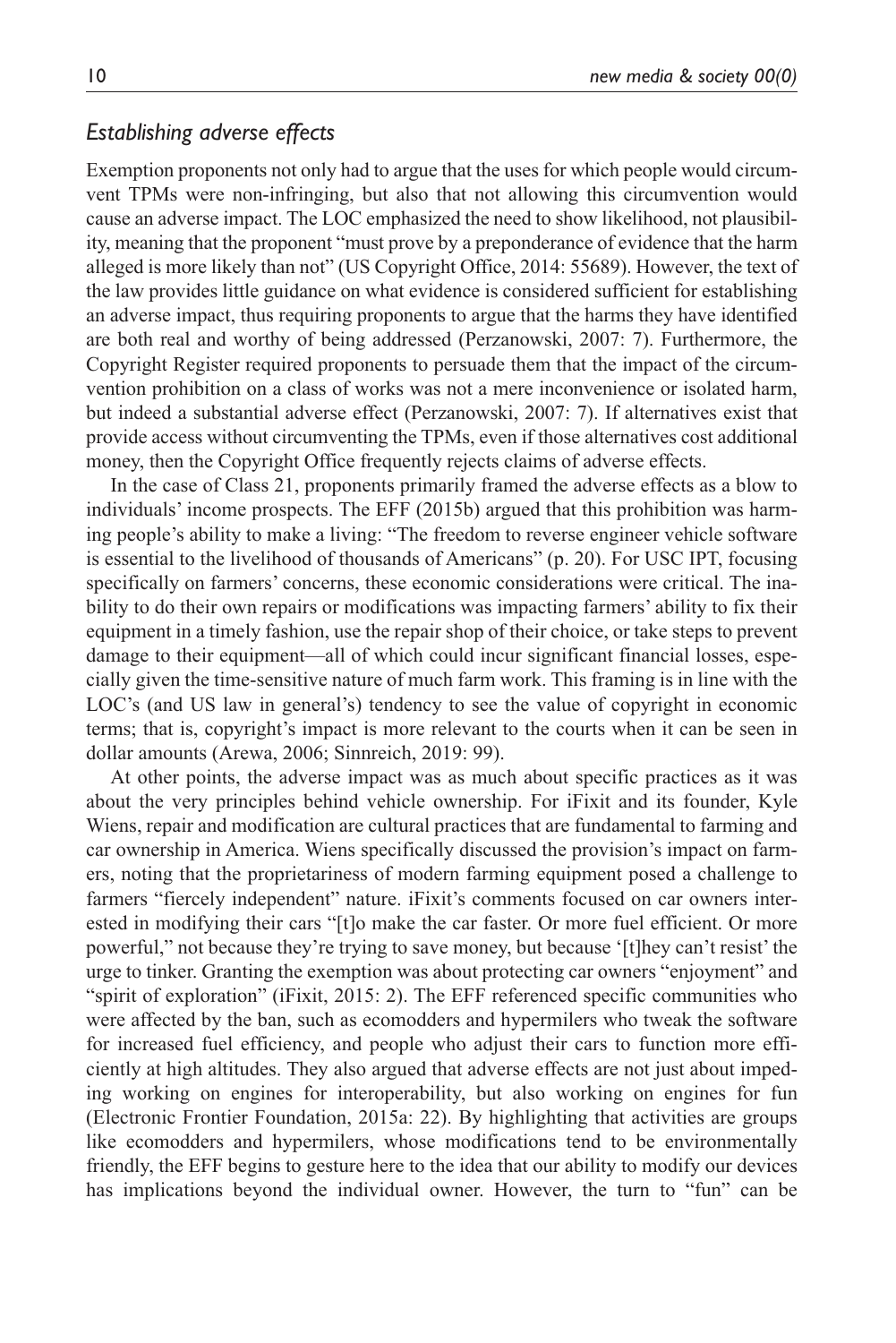problematic, premised as it is on the individual's enjoyment of an activity, regardless of the broader impact of that activity. Even the reference to farmers frames the adverse reaction as about farmers' personal natures, rather than societal benefit. It suggests that individual freedom is the priority, and any benefits to society are secondary.

In their rebuttals, opponents either ignored or reframed cultural considerations as economic concerns. Primarily, they argued that these claimed adverse impacts did not exist because alternatives to circumvention exist and are "readily available," as a result of the Memorandum of Understanding (MOU) signed by auto manufacturers in 2014.<sup>2</sup> This MOU included a "Right to Repair" agreement in which all signatories agreed to provide access to diagnostic and repair information to owners and independent repair facilities upon "fair and reasonable terms" (Memorandum of Understanding: R2R Agreement, 2014). They did not address whether these terms were actually financially feasible for independent shops or individual owners. Moreover, General Motors argued, there are not enough people who would make use of this exemption. Although they acknowledged the researchers, hobbyists, blogs, and message boards that the EFF had cited, these communities are too small to support the argument that the prohibition has " 'distinct, verifiable, and measurable impacts' occurring in the marketplace" (General Motors, 2015: 20). For opponents, any impacts of the provision are only valid insofar as they could be quantified in monetary terms.

## *Balancing the public interest and private rights*

The language of Section 1201 allows the Copyright Office to consider other issues that might fall outside the specific requirements listed. Opponents of the Class 21 exemption used this prompt to argue for applying copyright beyond its conventional domain of incentivizing authorship, attempting to turn it instead into a tool for protecting public safety and environmental standards. After responding to all the proponents' arguments, opponents almost universally turned to a final argument: that regardless of whether car owners also owned a copy of the software, or whether their uses of that software were essential and noninfringing, or whether the protections in place were in fact harming any legitimate uses, at the end of the day those TPMs must remain uncircumvented for the good of public safety and environmental protection.

One approach opponents took was to define the "essential" part of the "essential step" in terms of what could be considered more "essential" for the general good, rather than what is "essential" for individual uses. General Motors pointed out that the courts in *Krause* had said that adding new features and capabilities could be considered an essential step because those modifications made the software "helpful or worth using" (*Krause v. Titleserv Inc III*, 2005, quoted by General Motors, 2015: 13). However, the implications the exemption had for safety, security, and regulatory compliance "has the opposite effect from making the software helpful or worth using" (General Motors, 2015: 13).

To an extent, here the opponents were asking compelling questions—how *do* we balance individual ownership rights against the needs of the public, especially where those ownership rights might be used to engage in activities that harm the public? However, proponents argued, copyright law was never meant to do that work. Maintaining safety, security, and environmental standards was the purview of other agencies and other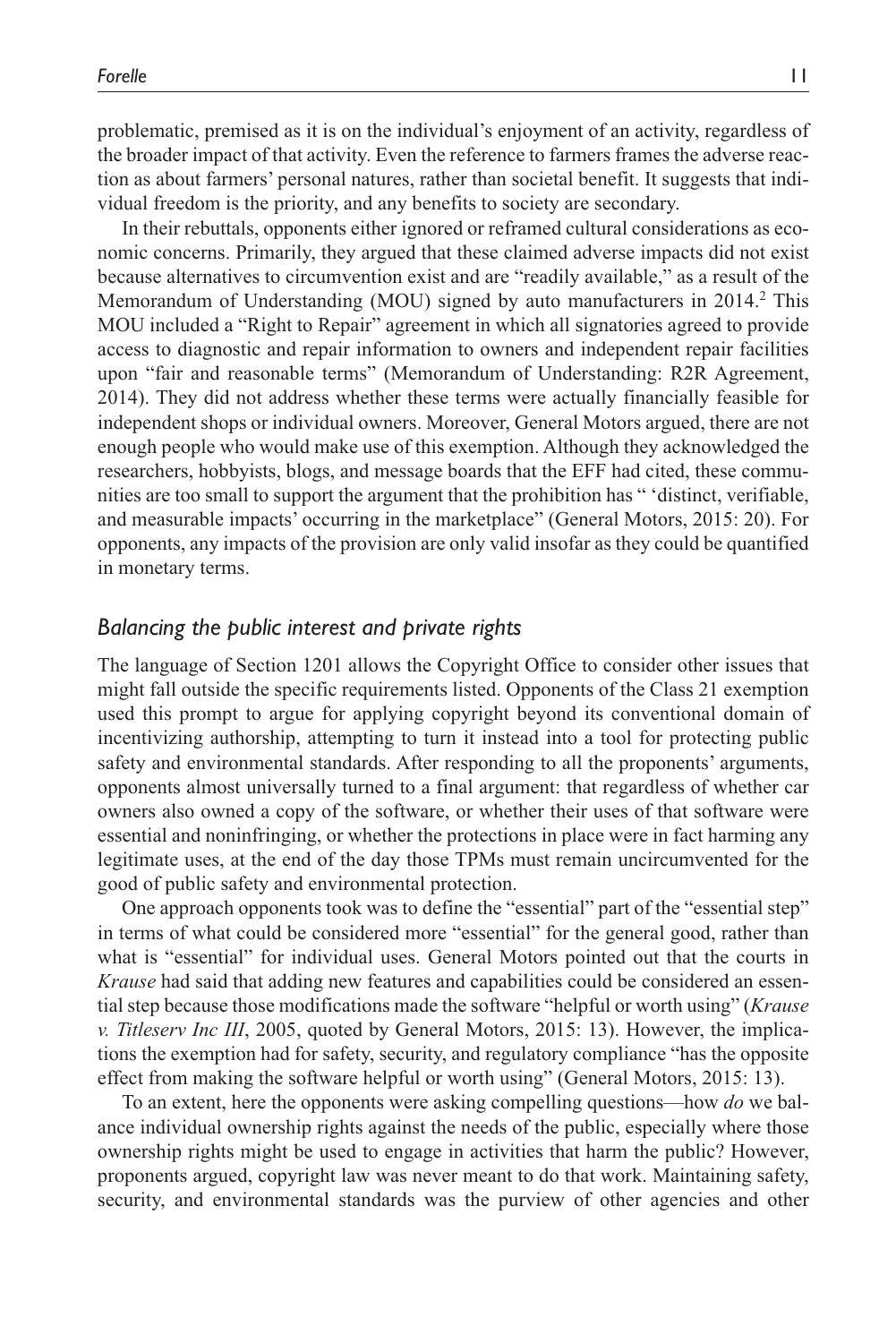regulations—in fact, most of the modifications that opponents were concerned might happen were already illegal under existing laws. As the AAA (2015) put it, while the ability to make a car go faster may not have been the kind of exemption the DMCA's authors imagined the law would have to grapple with, "preventing a car from going faster has nothing whatever to do with copyright or DMCA protection" (p. 3).

## *The Register of Copyright's recommendations*

After reviewing the arguments, the Register of Copyrights (2015) issued its recommendations to the Copyright Office, in which it concluded that "the overall record supports proponents" claim that reproducing and altering the computer programs on ECUs for purposes of facilitating diagnosis, repair and modification of vehicles may constitute a non-infringing activity . . . under the exception set forth in section 117' (p. 234). Proponents had satisfied all the requirements of the exemption process: they had established that car owners are owners of a copy of the software on their vehicles; that the reproduction and alteration of that software was an essential step for its use; and that prohibiting these activities was having significant adverse effects on lawful activities.

Regarding the first requirement, the Register remarked that the office had, in the past, noted that existing case law governing the determination of ownership of a copy of a computer program was "inconsistent" (2015: 237, quoting Register of Copyrights, 2012: 92). In spite of this, and lacking any new case law clarifying those inconsistencies, the Register found that when it applied the tests from case precedent, proponents' arguments supported the conclusion that vehicle owners own their copy of the vehicle engine control computer programs (Register of Copyrights, 2015: 238).

For the second, the Register agreed that "reproduction and alteration of ECU computer programs are very often an 'essential step' in the process of vehicle diagnosis, repair and modification," a statement that, interestingly, seems to acknowledge that diagnosis, repair, and modification are important aspects of utilizing a vehicle. It found that the uses proponents described were consistent with CONTU's stated intentions for Section 117, namely "the right to add features to the program that were not present at the time of rightful acquisition" (Register of Copyrights, 2015: 238, quoting National Commission on New Technological Uses of Copyrighted Works, 1978: 13); furthermore, that *Krause* supported the addition of new features not just to keep the program functional, but to "improve functionality" (Register of Copyrights, 2015: 239, quoting *Krause v. Titleserv Inc III*, 2005: 126).

With regards to the third question of adverse effects, the Register was persuaded by the examples proponents provided of how lawful diagnosis, repair, and modification activities were impeded by the TPMs on automotive software. The Register agreed that although manufacturer-licensed tools or services may exist, their cost and timeliness had a significant impact on their actual accessibility. In addition, often such tools are not available for older models, capable of diagnosing certain unusual malfunctions, or useful for making more unorthodox (though still legal) modifications.

However, the Register was stymied by opponents' final argument, which was how to balance car owners' rights to circumvent TPMs with other government agencies' interests in protecting vehicle safety, regulating vehicle emissions, and promoting cybersecurity.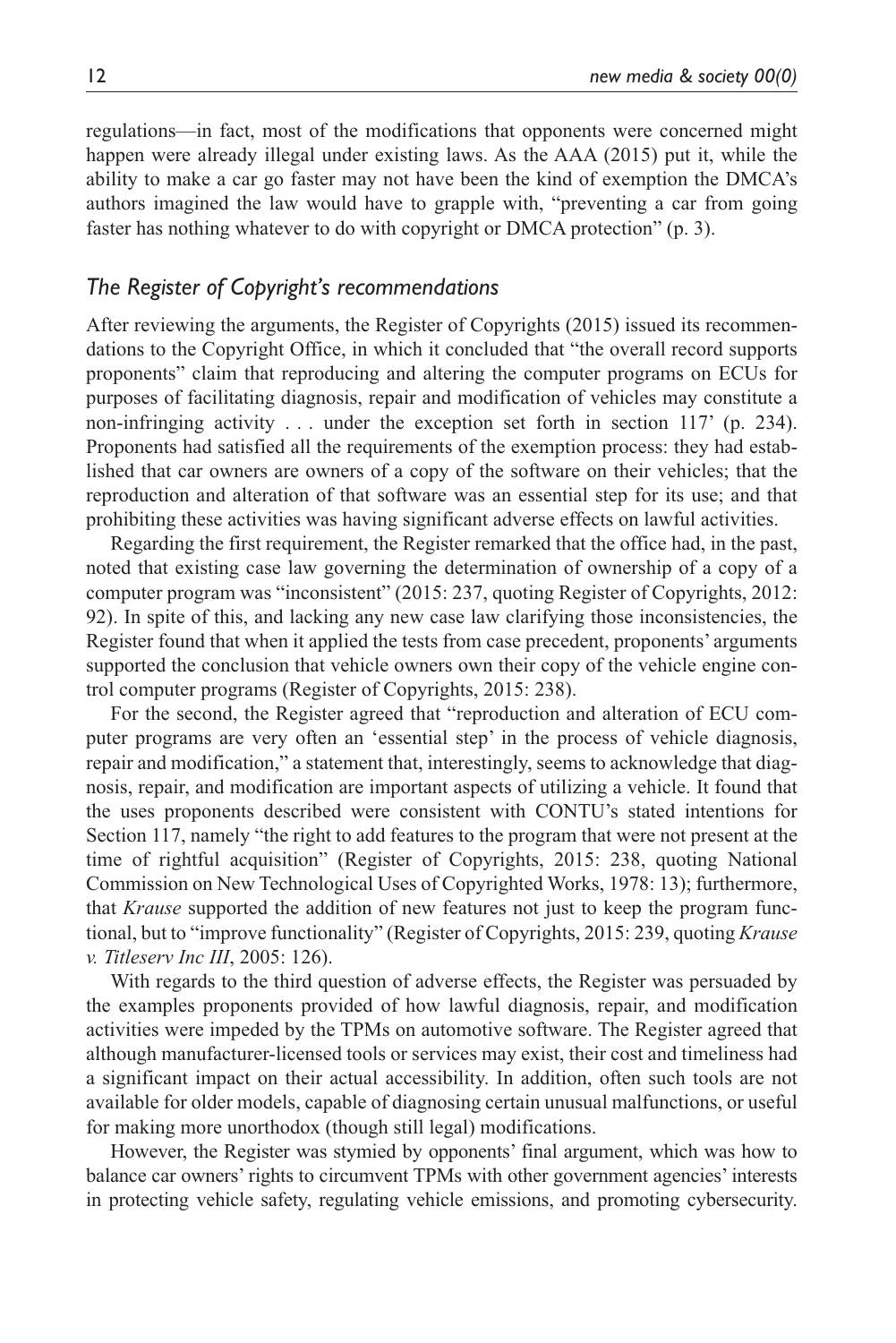The Register noted the concerns expressed by the Department of Transportation (DoT), the Environmental Protection Agency (EPA), and the California Air Resources Board (CARB), who had submitted letters detailing their reservations about the exemption. To accommodate these concerns, the Register, for the first time in the history of the exemptions process, suggested a 12month delay to allow other agencies to respond to the exemption. However, the delay wound up being inconsequential. None of the agencies listed in the Register's report released new rules or policies to specifically accommodate the exemption, and so after 12months, it went into effect with no fanfare.

The delay notwithstanding, it seemed that the exemption's advocates were victorious. However, I suggest that activists fighting against corporate control over consumer devices could discover a better way forward by the considering the narrowness of their victory. To begin, the Register was careful to word the exemption such that only the owner of the vehicle could use it; they were concerned that allowing third parties to undertake the repairs or modifications would implicate the DMCA's firm prohibition against the trafficking of circumvention tools or services. That is, even though the Register (2015) was "sympathetic to the practical issues that may arise if vehicle owners do not have the knowledge or ability to circumvent TPMs themselves," they were hamstrung by the language of the law (p. 246). The exemption may have been granted, but only the most technologically capable car owners would be able to take advantage of it; as such, a few individuals may benefit from this exemption, but the community as a whole remained at a loss.

What's more, in their letters to the Register, the EPA and CARB both noted that granting the exemption would remove one of the tools the agencies relied on to discourage tampering with car engines to bypass emissions standards. While the Register maintained that they could not extend copyright so far as to do the work of emissions standards laws, I remain troubled by how easy it is to draw the connection between individual autonomy as the defense against corporate control and individual autonomy as the defense against government regulation—if what matters most is that I can do what I want with my property, then why must I abide by emissions standards? The answer is because we, as a society, have agreed that there must be some limits to individual autonomy in order to serve community interests. Perhaps, then, we can find a more sustainable argument against corporate control by turning not to individual autonomy, but instead to ideas of communalism and sustainability.

## **What is "essential" about ownership?**

Many scholars have argued that Section 1201 of the DMCA should not be considered a copyright law, as it functionally criminalizes decryption, even when that decryption would be non-infringing (Cohen, 2012; Gillespie, 2009; Sinnreich, 2019). Thus, the exemptions built into copyright law do not necessarily protect against the criminal charges brought under the DMCA, allowing "copyright" law to be leveraged for noncopyright purposes. In spite of this, the parties advocating for the exemption for car software still had to prove their activities would be non-infringing, which required engaging with the laws at the heart of the software copyrightability. My analysis reveals not only the cracks in the DMCA, but in how copyright is used to protect software in the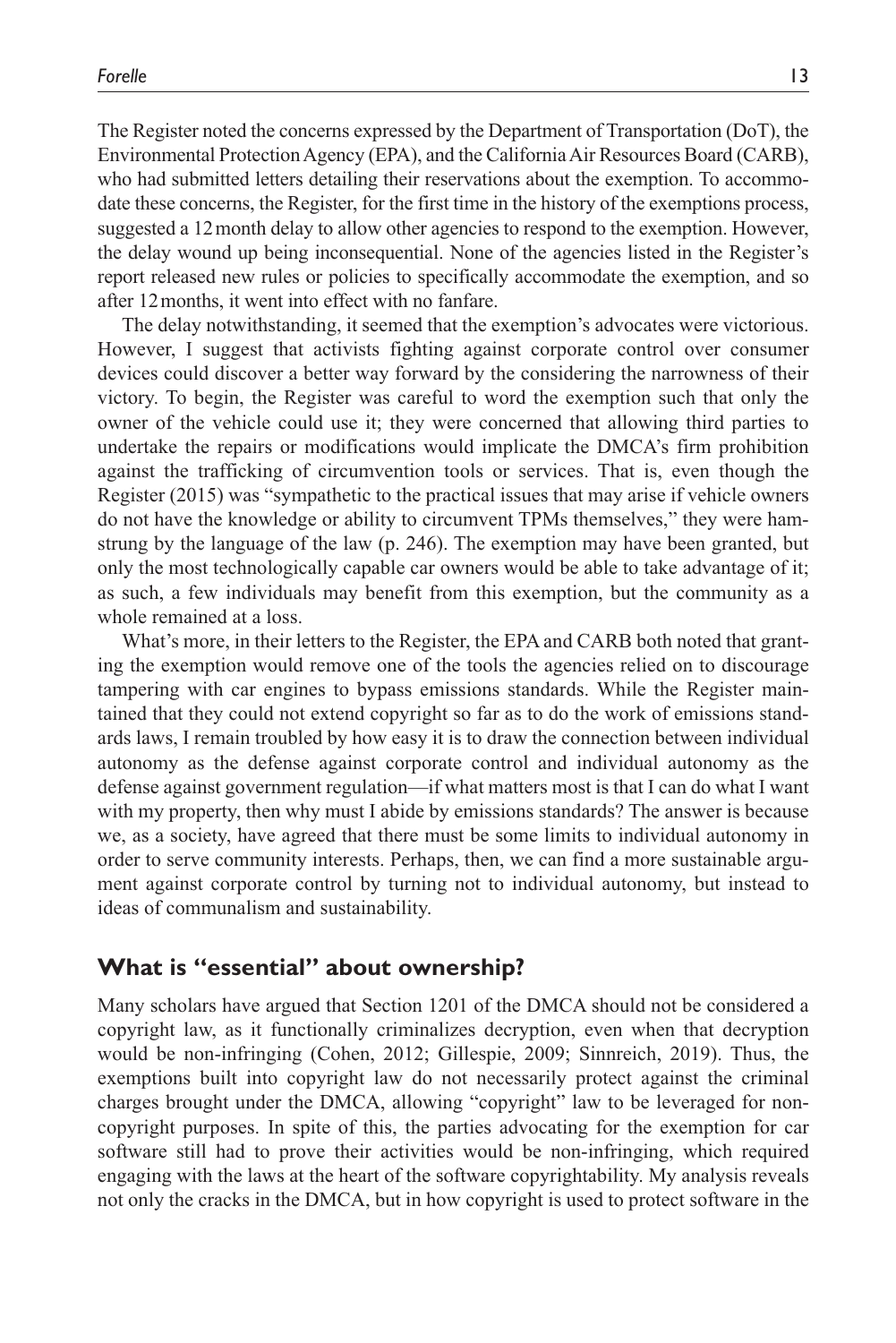first place. The 2015 cycle contained some unresolved tensions in how the exemption process in particular, but also the US legal system in general, attempts to strike the balance of copyright.

On the one hand, these proceedings reproduce the problematic interpretation of copyright as primarily a tool for protecting profits. Predictably, opponents to the exemption all of whom were vehicle or vehicle parts manufacturers, or organizations that represented them—relied heavily on the argument that granting the exemption would impact their bottom line. Of course, this interpretation is not new or unexpected; the financial needs of authors has been part of the purpose of copyright since the beginning. James Madison, who introduced the issue of copyright to the Constitutional Convention, championed it as a way of protecting individual authors' livelihoods while protecting the public interest in the free circulation of ideas, by providing an economic incentive to continue creating new works, while limiting the protections to ensure a thriving public sphere (Vaidhyanathan, 2003). Others in the Constitutional Convention, including Thomas Jefferson, were wary of copyright, concerned that, in spite of the limitations placed on the exclusive rights that copyright would grant, eventually it would be used to consolidate power (Vaidhyanathan, 2003: 22). The arguments used by the exemption opponents in this case study seem to bear out Jefferson's fears: that copyright would eventually be interpreted to function first and foremost as a mechanism for protecting profits. During the exemption debates, corporations fought to protect their profits, but never directly justified doing so by explaining that those profits were necessary for them to continue investing in the development of new devices that would promote the advancement of technology. It would seem that corporations' interpretation of the public good incentive argument—that by providing copyright, Congress encourages innovation—is so tied to a particular kind of economic value that they didn't bother with explaining how their profits are tied to this promotion of the public good. This in turn facilitated the paternalistic argument made by opponents that framed the public interest as best served by technologically, legally, and corporately enforced compliance with governmental regulation.

On the other hand, the vision put forward by advocates of the public good as best served by individual liberty comes with its own problematic assumptions and establishes its own troubling precedent. The issue here is not whether either of these private interests –providing exclusive rights to allow authors to profit off their works or individual liberty—can ever serve the public good; there are compelling arguments that they can and do, to a point (Samuelson, 2010). Rather, what this analysis reveals is that, as currently written and interpreted, copyright law seems to artificially put these visions at odds, creating a false dichotomy that constricts the possible terms of the debate over copyright's scope and applicability. This forecloses the consideration of other possibilities for balancing incentives with access, such as a vision of copyright where the public good includes more non-economic values, that thinks beyond "innovation" as the mark of a successful IP regime. Insofar as copyright has been imagined as protecting private interests in the service of the public good, the private interests in question were always that of the original author, and the public good that of "promoting the Progress of Science and useful Arts" by encouraging the creation and distribution of new works (US Const. Art I, § 8, Clause 8; although the validity of this interpretation is up for debate, see Cohen, 2012). US copyright law has long acknowledged that the interests of consumers of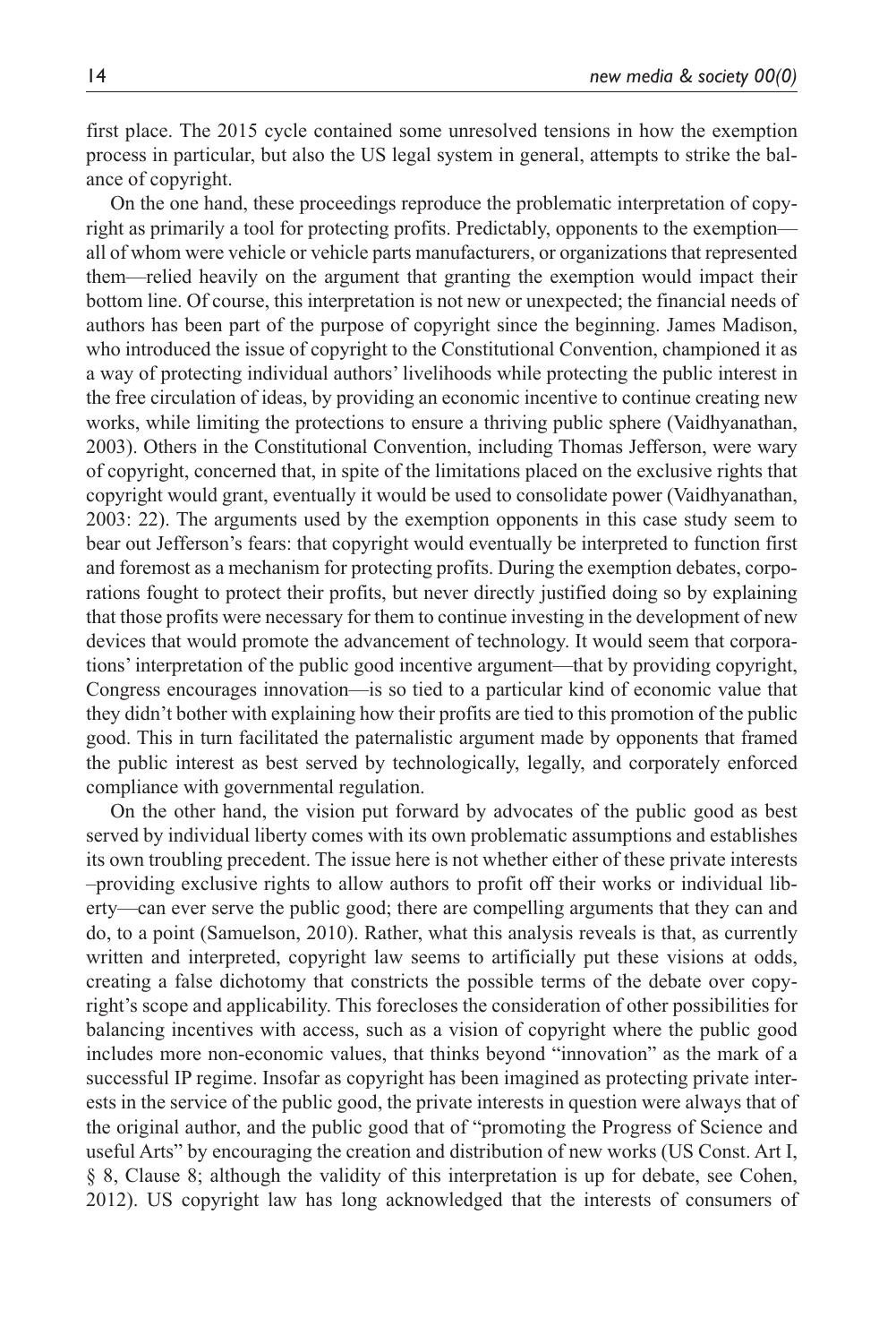creative works must also be considered, so consumers could one day become authors themselves; this exemptions process is, in theory, an example of that. As Cohen (2012), Petersen (2015), Coleman (2012), Benkler (2006), and others have noted, these conceptualizations of the public good, as justifications for copyright as well as its exemptions, still rely on the concepts of the individual author and economic incentives being the ultimate driving forces behind progress, and while these conceptualizations have been suspect from the start, digital technologies are hastening the moment of reckoning.<sup>3</sup>

What this suggests, then, is that the Section 1201 exemption process, and the perhaps copyright law itself, particularly as it applies to software, is fundamentally incomplete and conceptually foreclosed. As written, administrative law forces the Copyright Office to interpret Section 1201 by relying heavily on case precedent and legal argumentation, both of which are hamstrung by long-standing biases within copyright law toward economic interests over cultural or societal considerations. What's more, case precedent is lacking in guidance for the kinds of questions that ubiquitous computing devices pose to copyright. The case precedent that the LOC relied on during its deliberations—*Krause* and *Vernor*—both concerned software that runs on computers. But as we have seen, devices like cars, which have long been a part of American daily life but have only recently been embedded with software, come with different expectations of use and of ownership, and with different consequences for misuse and poor stewardship. What is needed, at the very least, is a revision of the DMCA that accepts evidence of utility and harm that extend beyond individualistic or economic considerations into how a given exemption could benefit communities or the environment over time. However, these revisions would be a stop-gap measure in a more important, but ambitious, project: to accept the challenge that software-embedded devices have revealed to us and radically reorient the purpose, application, and ideological underpinnings of copyright toward a more sustainable and communal future.

#### **Funding**

The author(s) received no financial support for the research, authorship, and/or publication of this article.

## **ORCID iD**

MC Forelle **D** <https://orcid.org/0000-0002-6450-1088>

#### **Notes**

- 1. The automotive aftermarket refers to the industry that manufactures, sells, and installs any parts, chemicals, equipment, or accessories for cars that do not come from the OEMs and are installed on a car after it is purchased.
- 2. In 2012, Massachusetts passed the "Right to Repair" Initiative, which required OEMs to provide vehicle owners and independent repair facilities with access to the same diagnostic and repair information they provide their authorized dealers and repair facilities. Worried that other states would follow, the Alliance of Automobile Manufacturers and the Association of Global Automakers signed an agreement to apply the Massachusetts' law's requirements nationally. On the one hand, this move made strategic sense; heading off other state laws also meant avoiding the possibility of different state requirements, making compliance a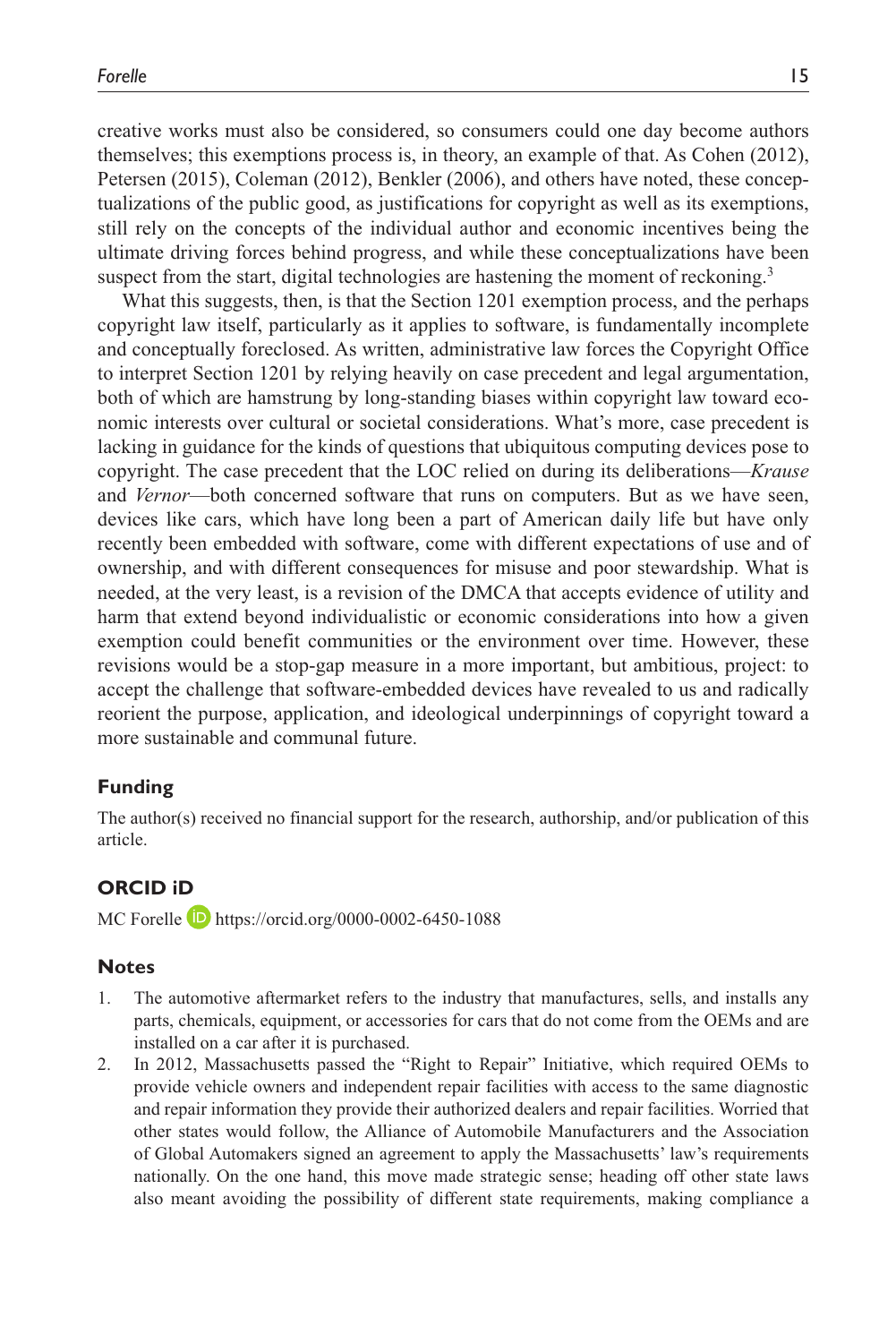headache. On the other hand, some critics were concerned about the self-regulatory nature of the MOU—if a carmaker violated the agreement, the issue would go to a dispute resolution panel rather than to court. The MOU also further empowered OEMs by undermining the aftermarket industry advocacy efforts that were pushing for Right to Repair laws. In exchange for the automakers' agreeing to provide them more information, aftermarket groups agreed to stop financing and promoting such legislation (Jensen, 2014). Clearly, proponents had reason to be skeptical about promises the OEMs might make on the basis of this MOU.

3. For many, the progress of Science and the useful Arts is best measured in terms of technological innovation and economic growth; that economic growth could be interpreted as a sign that people are able to get their work done, and that impeding that work (by weakening copyright protections) would be bad for society. However, innovation-centered justifications for intellectual property still often prioritize individual innovations and innovators, an idea that many scholars of innovation and intellectual property have pushed against—(see Lemley, 2012). There is a robust, and rapidly growing, body of scholarship that has offered compelling critiques and alternatives to this vision of copyright, much of it coming from global and indigenous intellectual property scholars—(see Arewa, 2006; Sunder, 2012).

## **References**

- 105th Congress (1998) *WIPO Copyright treaties implementation and on-line copyright infringement liability limitation*. 105-551 Part 2, House Report, 22 May, Washington, DC.
- Albanese A (2016) Change at the Copyright Office. Available at: [https://www.publishersweekly.](https://www.publishersweekly.com/pw/by-topic/digital/copyright/article/71885-change-at-the-copyright-office.html) [com/pw/by-topic/digital/copyright/article/71885-change-at-the-copyright-office.html](https://www.publishersweekly.com/pw/by-topic/digital/copyright/article/71885-change-at-the-copyright-office.html) (accessed 26 January 2021).
- American Automobile Association (AAA) (2015) *Short Comment Regarding a Proposed Exemption Under 17 U.S.C*. *1201*, 1 May. Washington, DC: U.S. Copyright Office, Library of Congress.
- Arewa OB (2006) TRIPS and traditional knowledge: local communities, local knowledge, and global intellectual property frameworks. *Marquette Intellectual Property Law Review* 10: 155–180.
- Association of Global Automakers (2015) *Comment of Association of Global Automakers, Inc. Regarding Exemption for Proposed Class 21 from Liability Under 17 U.S.C*. *1201*, 27 March. Washington, DC: U.S. Copyright Office, Library of Congress.
- Aufderheide P and Jaszi P (2018) *Reclaiming Fair Use*. Chicago, IL: University of Chicago Press.
- Aufderheide P, Sinnreich A and Graf J (2018) The limits of the limits of the law: how useable are DMCA anticircumvention exceptions? *International Journal of Communication* 12: 4353–4372.
- Auto Alliance (2015) *Long Comment Regarding a Proposed Exemption Under 17 U.S.C. 1201*. 27 March.
- Auto Care Association and Automotive Parts Remanufacturers Association (2015) *Short Comment of the Auto Care Association and the Automotive Parts Remanufacturers Association in Neither Support Nor Opposition to Proposed Exemption Under 17 U.S.C*. *1201*, 1 May.
- Bello B and Aufderheide P (2021) The DMCA, database protection, and right to repair: the long tail of public interest activism in the first digital copyright decade. *Information & Culture* 56. DOI: 10.7560/IC56103.
- Benkler Y (2006) *The Wealth of Networks: How Social Production Transforms Markets and Freedom*. New Haven, CT: Yale University Press.
- Breyer S (1970) The uneasy case for copyright: a study of copyright in books, photocopies, and computer programs. *Harvard Law Review* 84: 281–351.
- Cohen J (2012) *Configuring the Networked Self*. New Haven, CT: Yale University Press.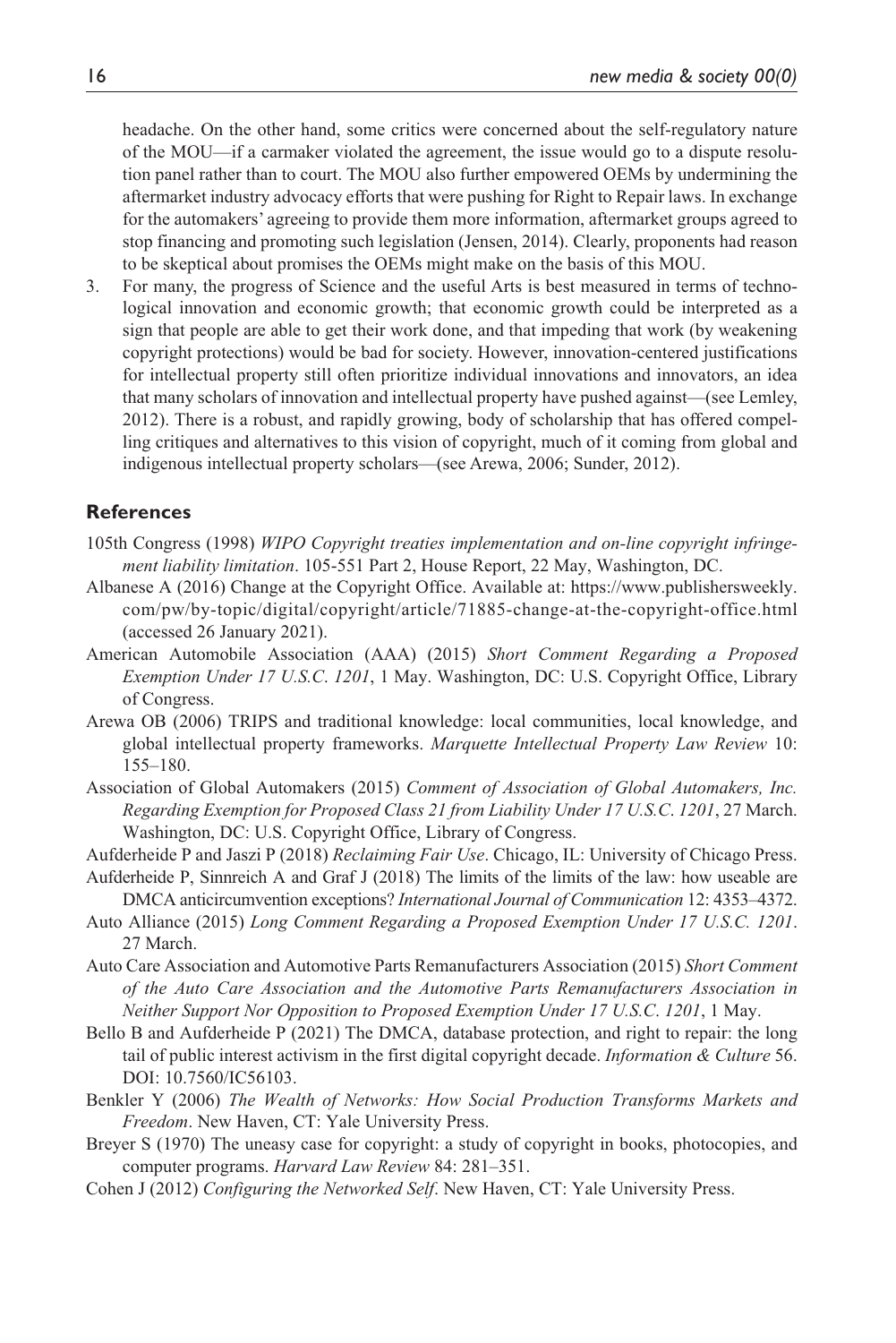- Coleman EG (2012) *Coding Freedom: The Ethics and Aesthetics of Hacking*. Princeton, NJ: Princeton University Press.
- Cuellar M-F (2005) Rethinking regulatory democracy. *Administrative Law Review* 57: 411.
- Electronic Frontier Foundation (2015a) *In the Matter of Exemption to Prohibition on Circumvention of Copyright Protection Systems for Access Control Technologies Under 17 U.S.C. 1201*. 2014-07, 6 February. Washington, DC: U.S. Copyright Office, Library of Congress.
- Electronic Frontier Foundation (2015b) *In the Matter of Exemption to Prohibition on Circumvention of Copyright Protection Systems for Access Control Technologies Under 17 U.S.C*. *1201*, 1 May. Washington, DC: U.S. Copyright Office, Library of Congress.
- Electronic Frontier Foundation (2016) *EFF Lawsuit Takes on DMCA Section 1201: Research and Technology Restrictions Violate the First Amendment*. Available at: [https://www.eff.org/](https://www.eff.org/press/releases/eff-lawsuit-takes-dmca-section-1201-research-and-technology-restrictions-violate) [press/releases/eff-lawsuit-takes-dmca-section-1201-research-and-technology-restrictions](https://www.eff.org/press/releases/eff-lawsuit-takes-dmca-section-1201-research-and-technology-restrictions-violate)[violate](https://www.eff.org/press/releases/eff-lawsuit-takes-dmca-section-1201-research-and-technology-restrictions-violate) (accessed 30 March 2020).
- Fairfield JAT (2017) *Owned: Property, Privacy, and the New Digital Serfdom*. Cambridge; New York: Cambridge University Press.
- General Motors LLC (2015) *Comments of General Motors LLC*, 27 March. Washington, DC: U.S. Copyright Office, Library of Congress.
- Gillespie T (2009) *Wired Shut: Copyright and the Shape of Digital Culture*. Cambridge, MA: MIT Press.
- Havens D and Hart G (2015) John Deere Letter to Dealers.
- Herman BD and Gandy OHJ (2006) Catch 1201: a legislative history and content analysis of the DMCA exemption proceedings. *Cardozo Arts & Entertainment Law Journal* 24: 121.
- iFixit (2015) *Short Comment Regarding a Proposed Exemption Under 17 U.S.C*. *1201*, 6 February. Washington, DC: U.S. Copyright Office, Library of Congress.
- Jensen C (2014) Carmakers to share repair data. *The New York Times*, 31 January. Available at: <https://www.nytimes.com/2014/02/02/automobiles/carmakers-to-share-repair-data.html> (accessed 17 July 2020).
- John Deere (2015) *Long Comment Regarding a Proposed Exemption Under 17 U.S.C*. *1201*, 27 March. Washington, DC: U.S. Copyright Office, Library of Congress.
- *Krause v. Titleserve Inc III* (2005) 03-9303.
- Lemley MA (2012) The myth of the sole inventor. *Michigan Law Review* 110(5): 709–760.
- Lessig L (2006) *Code: And Other Laws of Cyberspace, Version 2.0*. 0002-rev. ed. New York: Basic Books.
- Litman J (2001) *Digital Copyright*. Amherst, NY: Prometheus Books.
- Memorandum of Understanding: R2R Agreement (2014) 5 January.
- Mendelson NA (2011) Rulemaking, democracy, and torrents of e-mail. *George Washington Law Review* 79: 101.
- National Commission on New Technological Uses of Copyrighted Works (1978) *Final Report of the National Commission on New Technological Uses of Copyrighted Works*, 31 July. Washington, DC: Library of Congress.
- Perzanowski A (2007) Evolving standards & the future of DMCA anticircumvention rulemaking. *Journal of Internet Law; New York* 10(10): 112–122.
- Perzanowski A and Schultz J (2016) *The End of Ownership: Personal Property in the Digital Economy*. Information Society Series. Cambridge, MA: MIT Press.
- Petersen J (2015) Is code speech? Law and the expressivity of machine language. *New Media & Society* 17(3): 415–431.
- Register of Copyrights (2012) *Section 1201 Rulemaking: Fifth Triennial Proceeding to Determine Exemptions to the Prohibition on Circumvention—Recommendation of the Register of Copyrights*, 12 October. Washington, DC: U.S. Copyright Office.